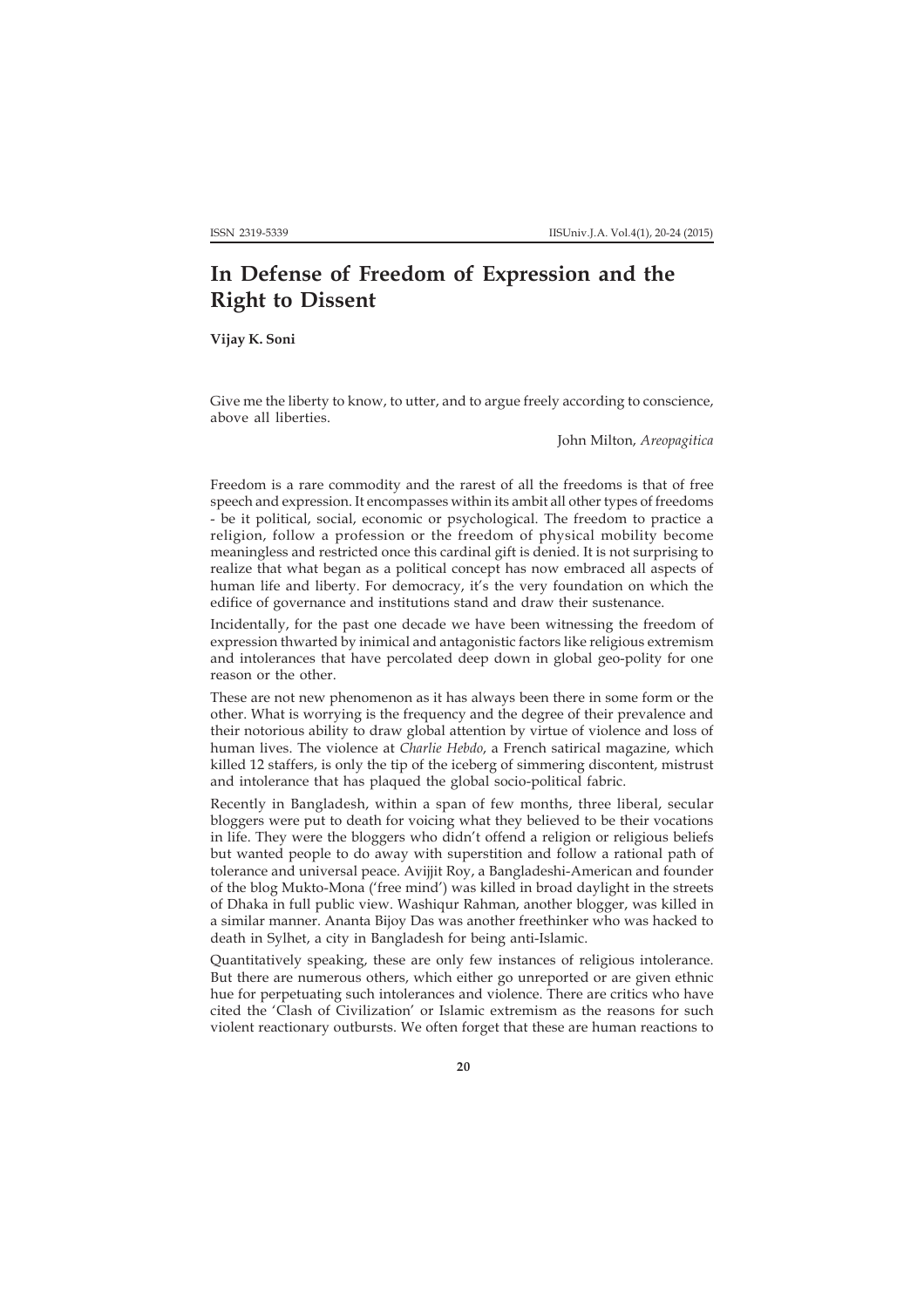repressive and curtailed freedom of expression of the people who are committing these crimes and it has to be seen in the light of human behavior. The perpetrators of such crimes are themselves victims who have been denied freedom of expression. The violence are reactionary outbursts by people, a group or community who has not been brought up in democratic societies. Democratic societies do not mean adult franchise alone, but a cultural, social ethos of free and rational thinking.

Come to think of a situation where these people have a platform to voice their opinion, the right to disagree, dissent and raise their identity concern peacefully and democratically. Would they continue with the perils of extremism? When we seek freedom of expression for ourselves, we have also to ensure that others are not denied of these inalienable rights, which brings perspective and balance to the way we see the world around us. And the way others see us. The disparity in religious belief, underdevelopment, and the divide between the East and the West are mere by-products and outward manifestation of malaise, which is fast making inroads in the global social fabric.

The biggest casualty of the existing order of violence has been its impact on artistic expression. While the one part of the world, which is more liberal and progressive, can see the changing order in perspective, the other remains deeply ingrained in conservatism and traditional thought-process. The conflict revolves around the two perspectives of world-views. Those who are involved in the conflicts of world-views, more often than not, bring religion as a prop to play the tricks to control and mesmerize the masses.

The sources of violent reactions have largely been by people inhabiting the developing countries or under-developed countries, if we use the term loosely. A large number of these countries are politically democratic but feudal and medieval in their social structures. They have still not been able to evolve from democratic nations to democratic societies. While the West was able to make this transition with bittersweet experiences, the Orientals were caught unaware and sandwiched between the traditional thought process and politically democratic and liberal ideologies. A society, which is not emancipated from religious orthodoxy, is bound to react negatively and violently to the liberal and progressive world-view. This has been proven time and again.

After globalization, the violent reactions have reached all shores - to Paris, to London, to New York, to Boston and other global cities. The world-views of these people also travel with them to whatever place they go. When migration takes place, whether of labour or skilled manpower, there is no visa restriction to deny entry to the world-view of the person emigrating. You simply can't control or curb it. What one can do however, is help in changing the world-view of the people who have never been exposed to the freedom of expression. One can help them reason out the existing rituals, practices and orthodoxy of which he or she is a victim. However tedious it may sound, there is no escaping from the vigor that is required in making course-correction in this journey. A large section of globe is still engulfed in the ignorance of what constitutes free speech and is not able to exercise this invaluable gift.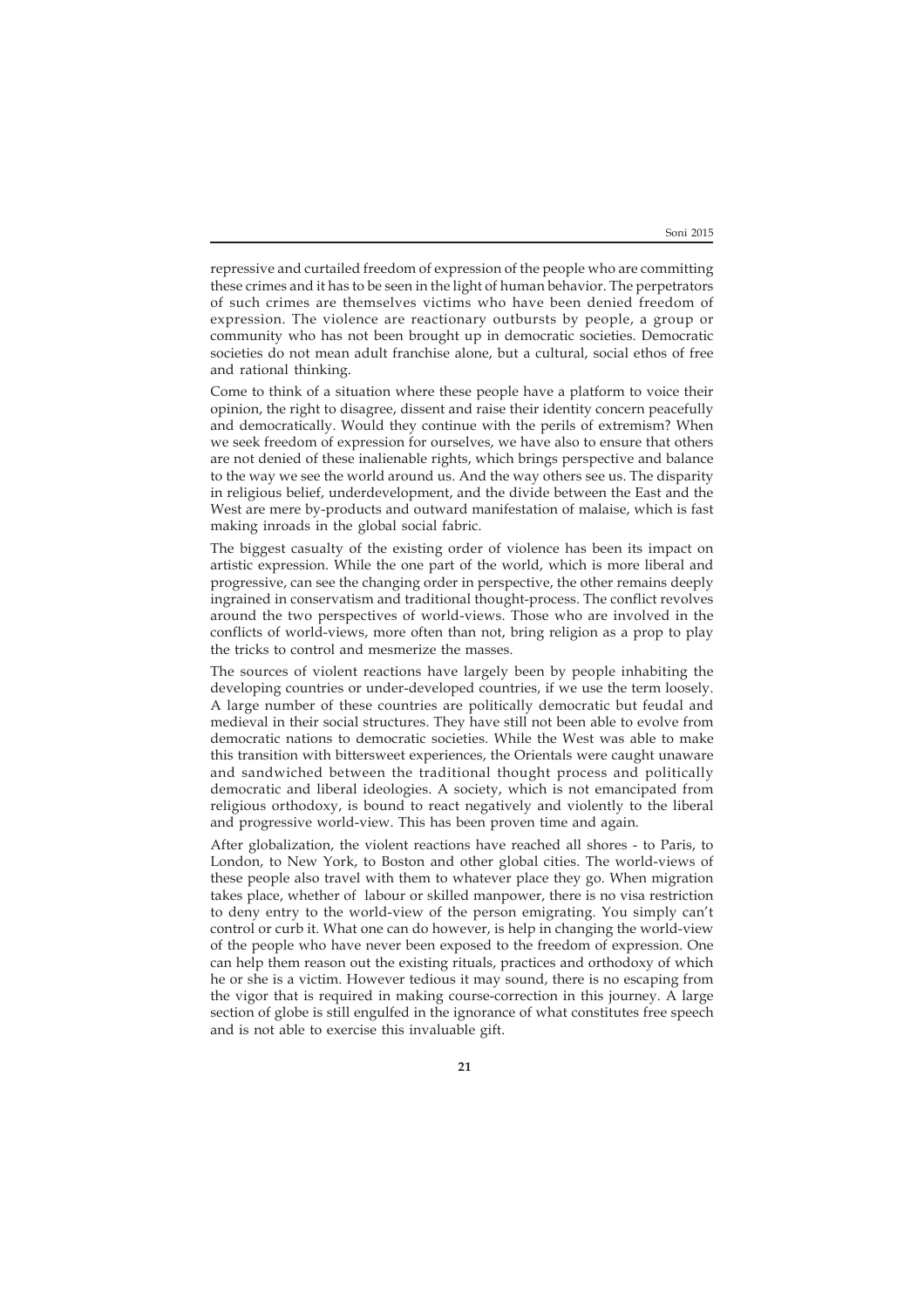## IISUniv.J.A. Vol.4(1), 20-24 (2015)

The problem largely is not with the freedom of expression but with the denial of the same rights to people who are aggrieved and find themselves to be circumstantial victims. They are far removed from expressing themselves and have been denied the necessary education to reason out and question the prevailing social and religious orthodoxy. There is no easy way to this perennial problem - no linear solution will work as it is an arena where both the violator and the victims are on the same footing, with little difference of perspective of whose rights are being violated and who is the violator.

Democratic social institutions are the only ray of hope for reformation and restoring the balance - of equal rights of free expression to one and all irrespective of caste, creed, color, religion and economic or educational status. To achieve this, democratic institutions will have to veer from majoritism to egalitarianism. It should not be the number or quantity that should qualify in heralding these reforms, but a true sense of purpose for ensuring that no ones rights are violated. It will have to be curative and creative at the same time. The goals of such reforms will have to be - to disagree, dissent and not being disrespectful at the same time.

As Mahatma Gandhi, the great Indian leader and advocate of non-violence theory, said - "Hate the sin and not the sinner." Unfortunately, what is happening is we are busy bashing the sinner and not eradicating the very roots of such sins. We have killed dictators, banished the blasphemers and outcaste the anti-social and criminals but have not been able to do away with the sin, which keeps making resurgence with vengeance, one after the other. The liberals' maxim of the 'rights to offend' should not be treated on equal footing to the 'rights to insult'. One has the rights to voice the differences but not the rights of differential treatment on the basis ethnicity, religiosity or racism because it's against the very concept of democratic rights.

Modern human history is replete with violation of rights of expression and it has been increasing with greater intensity. It was not too long back when Salman Rushdie's *The Satanic Verses* was criticized and banned in some countries on blasphemy charges and Islamic extremist groups issued a *fatwa* on his name. There was widespread condemnation of the incident and the world justifiably felt that a writer has the rights to exercise his or her imagination to elicit a point and in the process purge the society of orthodoxy and malpractices. But the line of differentiation of 'what's right' and 'what's wrong' is very thin and needs to be practiced with utmost caution. It brings us to yet another tricky issue of deciding who could be an arbitrator in the disputes of creative freedom. More often than not, it has to be the creative artist himself or herself who is expected to exercise this freedom with equanimity and responsibility. The government's role in such issues have met with disastrous consequence in the past as it is they who are perceived to be a threat to creative freedom by virtue of being state power. Governments have often stepped in when the consequence of such actions assume a public disorder.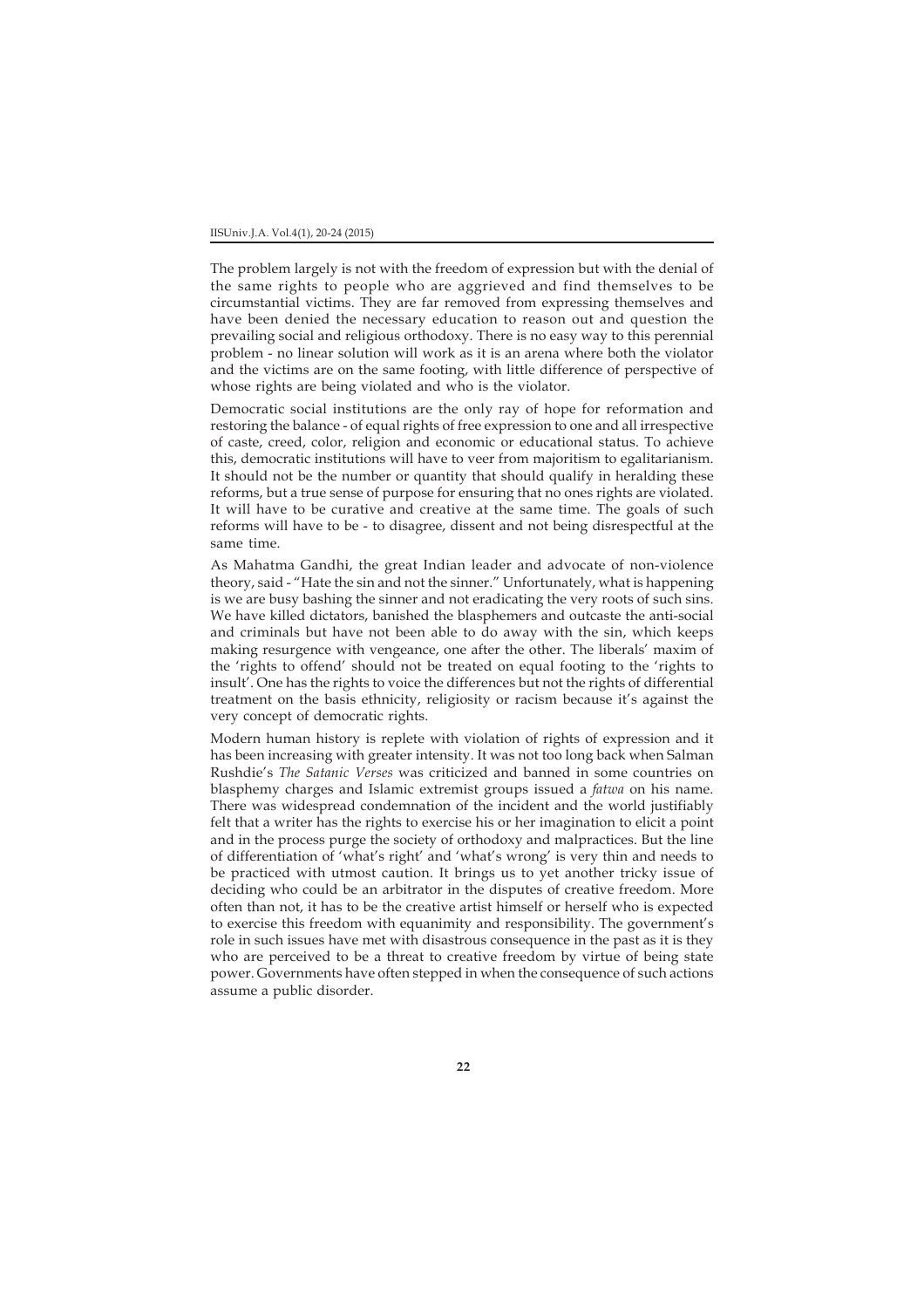In India, the government recently played such a role in meditating a truce between a section of people and Tamil writer and Professor, Perumal Murugan. His book "*One Part Woman*" (translation from Tamil titled *Madhorubhagan*) created uproar and there were widespread demonstration. The novel narrated a story in a temple town about an infertile couple having extramarital relationship to have a child. As the name of the town was real, the inhabitants felt offended and took it upon themselves as an insult to their society and religion. It turned out to be an unfortunate incident and for no reason the author had to apologize profusely to get away from being embroiled in the violence. He vowed to stop writing and posted a message on Facebook, '*Perumal Murugan, the writer is dead. As he is no God, he is not going to resurrect himself. He also has no faith in rebirth. An ordinary teacher, he will live as P. Murugan. Leave him alone*.'

In yet another incident in Kerala, a Professor of Malayalam TJ Joseph had to face the wrath of Islamic fundamentalists. He had unwittingly put a fictitious story in a grammar test in which a lunatic was named 'Mohammad'. As a consequence, extremists chopped off his right hand. He was leveled blasphemer and was sacked from his job. Unable to bear the sufferings, his wife ended her life. It was the beginning of an unending trauma of humiliation, pain and suffering for the professor. The incident goes to prove not only the hostilities between communities, societies and religious groups but also the intolerance to an innocuous incident. One can never be sure as to which incident may flare up into violent demonstration given the volatile composition of social structure in India and around the globe.

History bears testimony to the fact that no nation or society can progress, innovate or be intellectually prosperous, if freedom of expression is curbed or when censorship starts ruling the imagination of people. It is as true in artistic expression as in academic, trade and commerce and in scientific endeavor. The ability to innovate comes from necessity, and free flow of ideas and exchange of dissent. As new forces shape the global geo-polity, these irritants will not only slow the progress of mankind but will also create new challenges which could be detrimental to our very creative freedom. Enough lives have been lost to intolerance and it's high time we learn a lesson to create a global order which is open, transparent, egalitarian and caring to the needs and wants of people living on the fringes of so-called democratic nations.

## **References**

- Benedek, Prof. Wolfgang, and Dr Matthias C. Kettemann. *Freedom of Expression and the Internet*. Council of Europe, 2014. Print.
- Greebberg, Daniel S. *The Politics of Pure Science*. Chicago: University of Chicago Press, 1999. Print.
- Healy, Thomas. *The Great Dissent: How Oliver Wendell Holmes Changed His Mind and Changed the History of Free Speech in America*. New York: Metropolitan Books. 2013. Print.